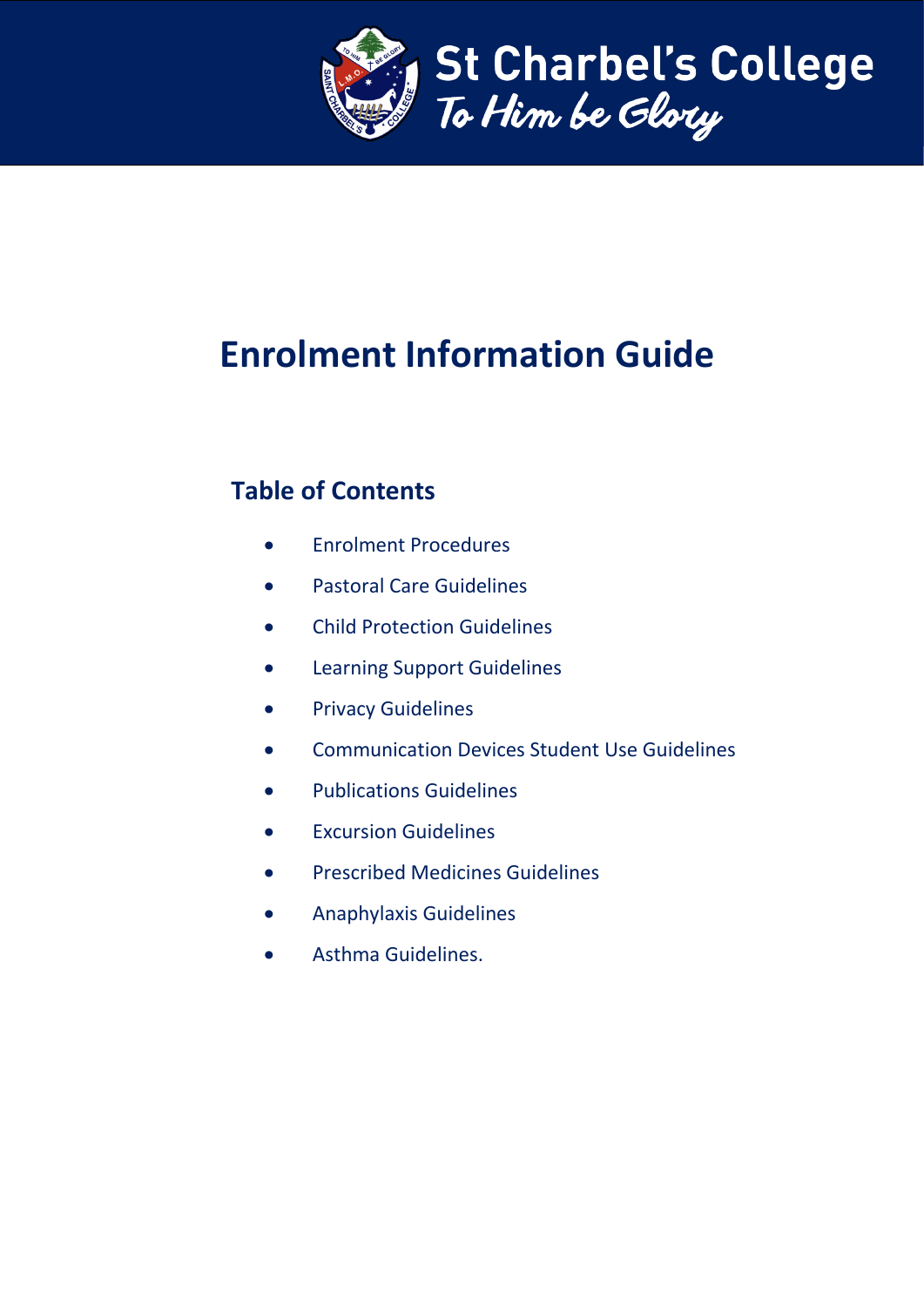

The College has operated since 1984 and funding has been a shared responsibility between Commonwealth and State Government, parents and parish.

While the Commonwealth and NSW Governments contribute almost 80% of the revenue required to meet the College's recurrent costs, fees need to be charged to families in meeting the remainder of the cost. This the College provides quality education in academic, pastoral and religious dimensions for children in the Lebanese Maronite community. The College aims to keep fees as low as practicable.

Parents contribute approximately 15% to the total funding. This financial contribution is essential to providing the best possible educational opportunities for students. The continuing support of parents is greatly appreciated, and is required to ensure the continued operation of the College.

# **THE FEES AND CHARGES ARE MADE UP OF THE FOLLOWING:**

| <b>Enrolment fee</b>            | A one off payment                                             |
|---------------------------------|---------------------------------------------------------------|
| <b>Compulsory Building Levy</b> | Charged by family per year                                    |
| <b>College Fees</b>             | Include tuition, resources, excursions, sport and technology. |

Further details regarding all College Fees for the current year are available from the school Website at the following address[: https://www.stcharbel.nsw.edu.au/Enrolment/SchoolFees.aspx](https://www.stcharbel.nsw.edu.au/Enrolment/SchoolFees.aspx)

# **WHO CAN ENROL?**

Children from all families who are prepared to support Maronite Catholic ideals and principles may be considered eligible for enrolment at Saint Charbel's College. Priority for enrolment is given in the following order:

- Children of Maronite Catholic families, who are actively involved in the parish on which the school depends.
- Children of Maronite Catholic families residing in other parishes in which they are actively involved.
- Children of Catholic families residing in other parishes.
- Children of Orthodox or other Christian families.
- Children from non-Christian backgrounds.

# **STARTING KINDERGARTEN**

To be eligible to start school your child must turn 5 years of age by June 30<sup>th</sup> in the year they start school.

#### **Terms of Enrolment:**

Please refer to the Terms of Enrolment document included within the Enrolment Pack for the terms and conditions associated with enrolment at St Charbel's College.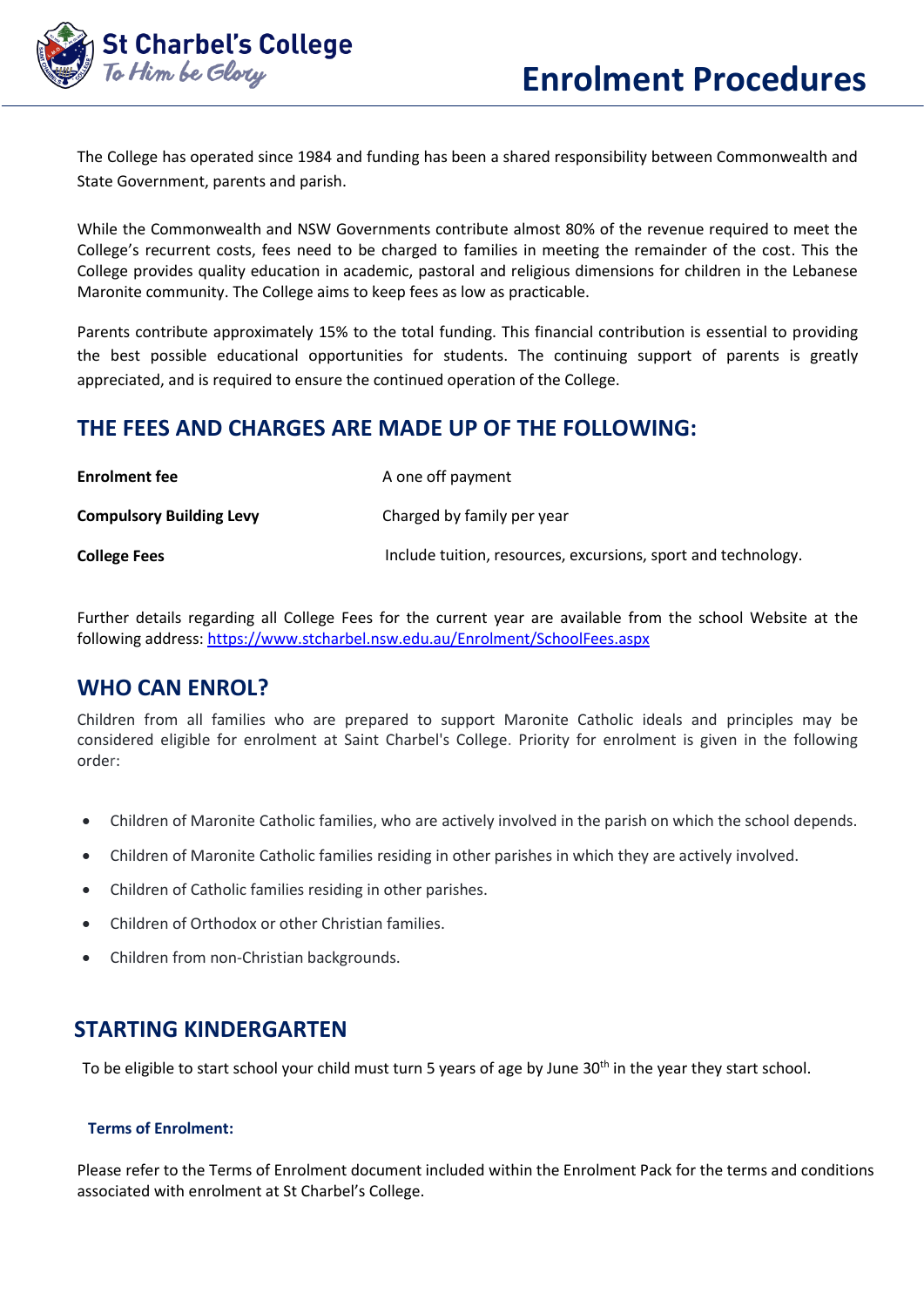

#### **Pastoral care at St Charbel's College is based on the:**

- value and uniqueness of the individual person created in the image of God
- fact that "the Catholic School is committed to the development of the whole person,
- recognition that the ministry of each member of the College community contributes to the development of the climate in the College

Restorative Justice at St Charbel's College is based on the belief that when relationships are harmed we must work with the students, teachers and parents involved to restore the relationships.

*"I give you a new commandment, that you love one another. Just as I have loved you, you also should love one another. By this everyone will know that you are my disciples, if you have love for one another. "* 

(John 13:34-35)

At St Charbel's College, we do not simply do things to people, a punitive approach, nor do we simply do things for the people involved, a permissive approach. Restorative Justice is a commitment to inclusiveness so that we make every attempt to reintegrate our troubled students, even with severe behaviour difficulties. It is a commitment to a high degree of discipline with clear limits and consequences coupled with a high degree of support and care.

Restorative measures assist students to learn from their mistakes, reconcile their differences and resolve problems with others. Restorative measures can effectively address a wide variety of harm done in school settings including truancy, bullying, harassment, classroom or yard misbehaviour or non-cooperation, alcohol and other drug use and many other cases.

The Discipline Policy at St Charbel's College evolves from the Pastoral Care Policy in so far as each seeks to promote a respectful, secure and healthy environment in which students grow to be discerning, selfdisciplined and contributing members of society. The Restorative Justice Policy at St Charbel's College is an essential element of the Pastoral Care Policy and guides the application of all discipline at the College.

# **RIGHTS AND RESPONSIBILITIES**

At St Charbel's, we have a shared understanding of the rights and corresponding responsibilities of all community members:

- Everyone has the right to be respected and treated with dignity
- Everyone has the right to feel safe
- Everyone has the right to have their property respected
- Children have a right to learn and teachers have a right to teach
- Everyone has a right to work and learn in clean and healthy surroundings.

# **BEHAVIOUR MANAGEMENT**

As outlined in the College "Suspension and Expulsion Policy" cases of serious and/or ongoing misbehaviour will be dealt with by the Deputy Principal of Primary or Secondary. After consultation with the Principal a decision may be made to:

- Withdraw the student from class for a designated period of time;
- Suspend the student from school;
- In exceptional circumstances consider terminating the student's enrolment.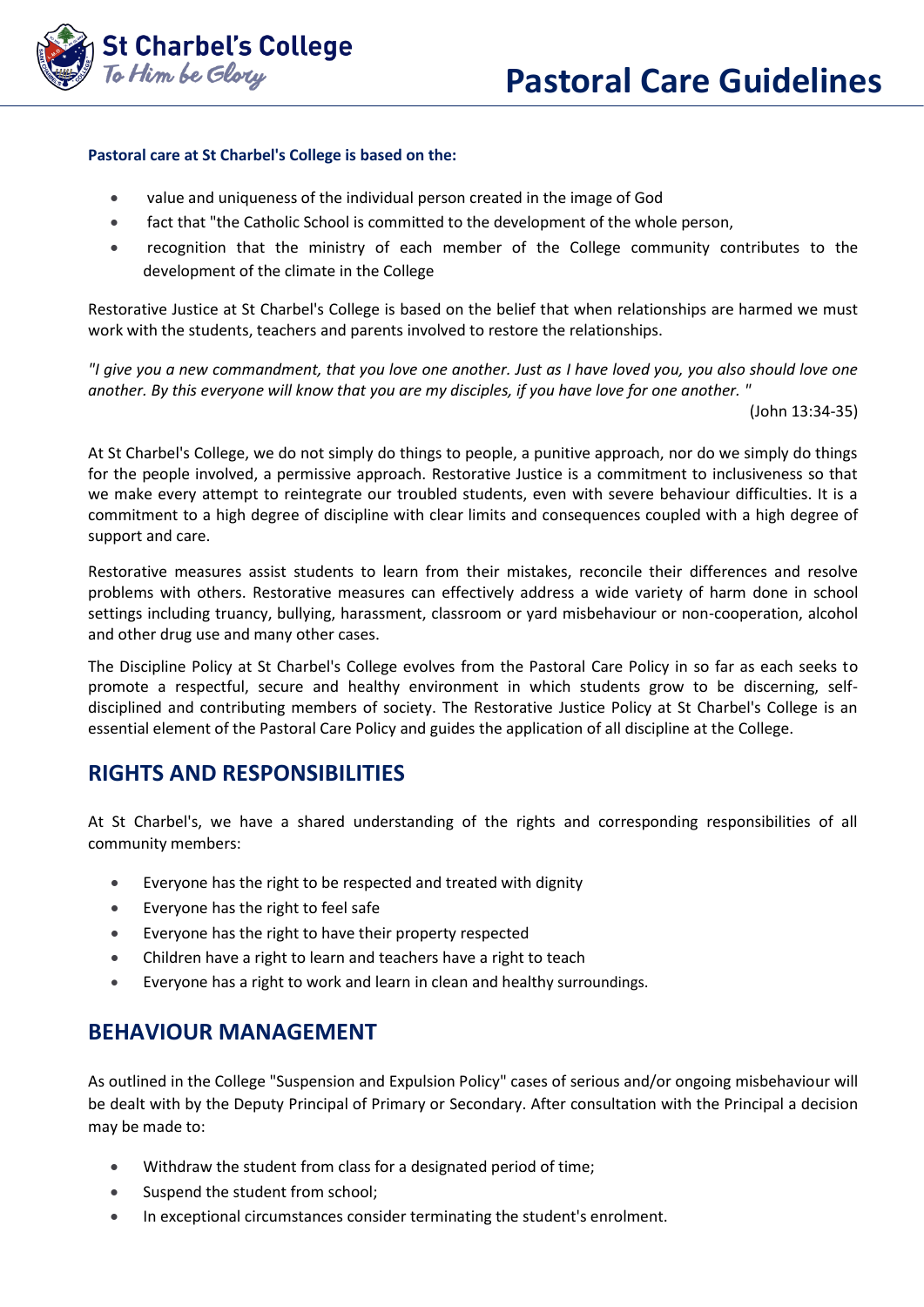

St Charbel's College complies with all requirements of the NSW Child Protection Legislative Reform Package 1998 and other relevant legislation including the 2010 Keep Them Safe Legislation. This includes:

- Collecting declarations from all paid employees and volunteer helpers who undertake tasks on behalf of the school that may involve unsupervised contact with students.
- Undertaking the online Working with Children Check (employment screening) for employees of the school.
- Making notifications of "significant risk of harm to students" to the Department of Community Services using the online Mandatory Reporters Guide.
- Managing allegations of child abuse against employees of the school according to the requirements of the NSW Ombudsman and the Commission for Children and Young People.
- Ensuring that all paid employees or volunteers are appropriately informed of their obligations under the legislation.
- Recognising that support of provision of student care is a joint community responsibility.
- Sharing and seeking information on students as required by legislation to support student welfare.
- Working collaboratively with relevant agencies.

If you would like to be a volunteer at the College, please be aware of the following:

- Child Protection legislation requires that all those who undertake volunteer tasks on behalf of the school, where those tasks may involve unsupervised contact with students, must have a valid WWC number.
- This means that the volunteer must not be a prohibited person (i.e. have been convicted of a serious sex crime) and must sign the declaration accordingly.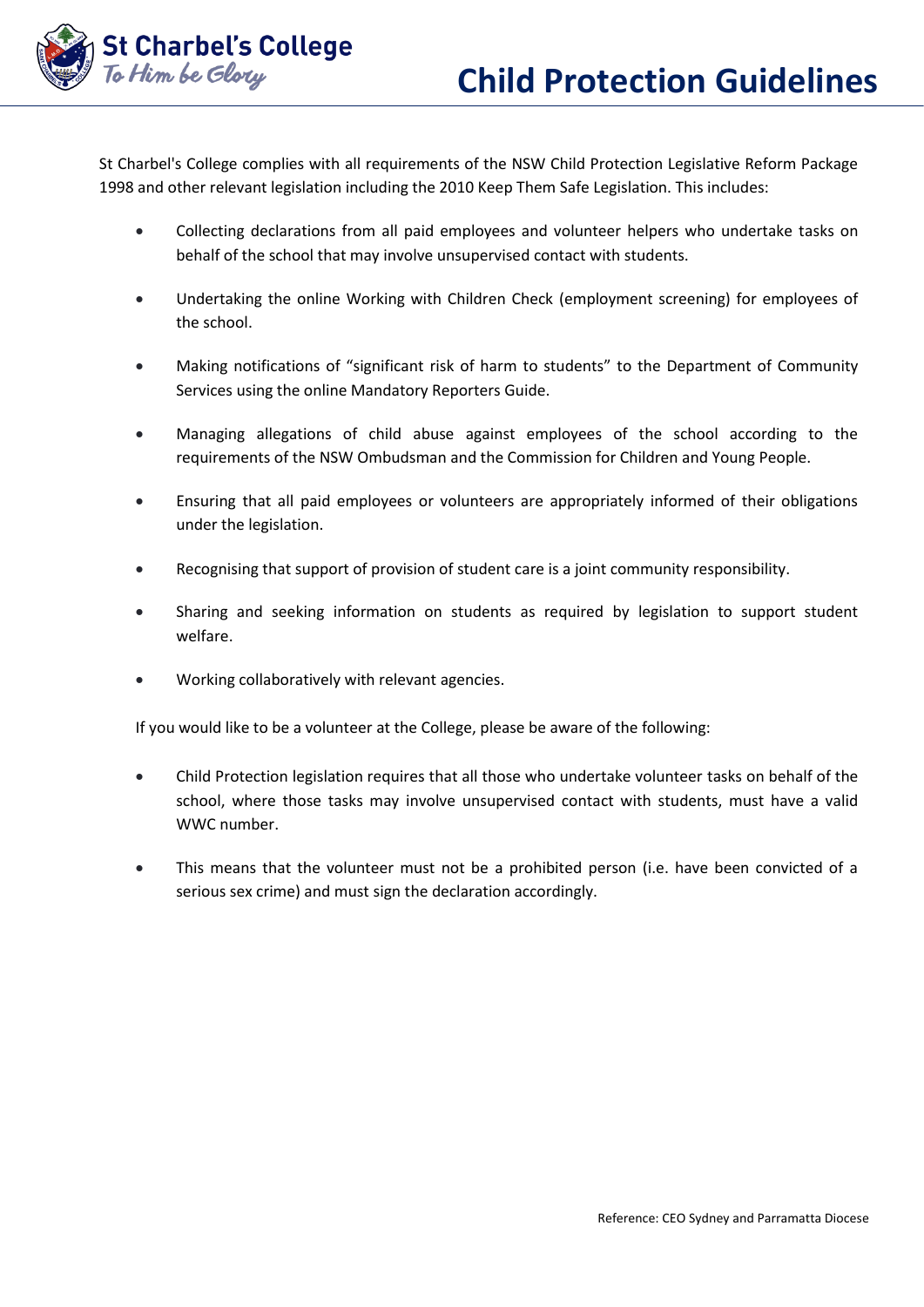

St Charbel's College advocates access to an appropriate and inclusive education for students with additional needs or a learning support need. We believe that all students can learn.

Our aim is to allow students to realise their own potential through the provision and maintenance of a supportive educational environment.

When seeking enrolment, copies of all information relative to the specific learning needs of the student applying for enrolment must be disclosed to the school. Examples include any of the following:

- paediatric reports related to medical conditions
- therapeutic interventions
- psychometric assessments
- speech and language clinical reports
- occupational therapy report
- behavioural assessments

Student and family right to privacy is supported, consistent with St. Charbel's Mission Statement and the Privacy Act.

# **IF THE ENROLMENT APPLICATION IS SUCCESSFUL**

The above documentation must be updated as further assessments occur or as additional information becomes available.

In the case of kindergarten enrolments the Principal or delegated teacher may visit the preschool of the student applying for enrolment to discuss educational matters.

This information may be forwarded to the Catholic Education Commission following a meeting with parents, teachers and the student in order to ascertain possible additional education support.

At the parents' request any student information will be made available to another school if a transfer in enrolment is to occur.

It is essential that parents/carers co-operate with the Principal in obtaining appropriate medical/ educational/behavioural assessments or advice in relation to the student's educational progress.

**The College's requires payment of a non-refundable enrolment fee for each student upon acceptance of a place and before the enrolment may be finalised. From 1 January 2022, this fee is \$520.**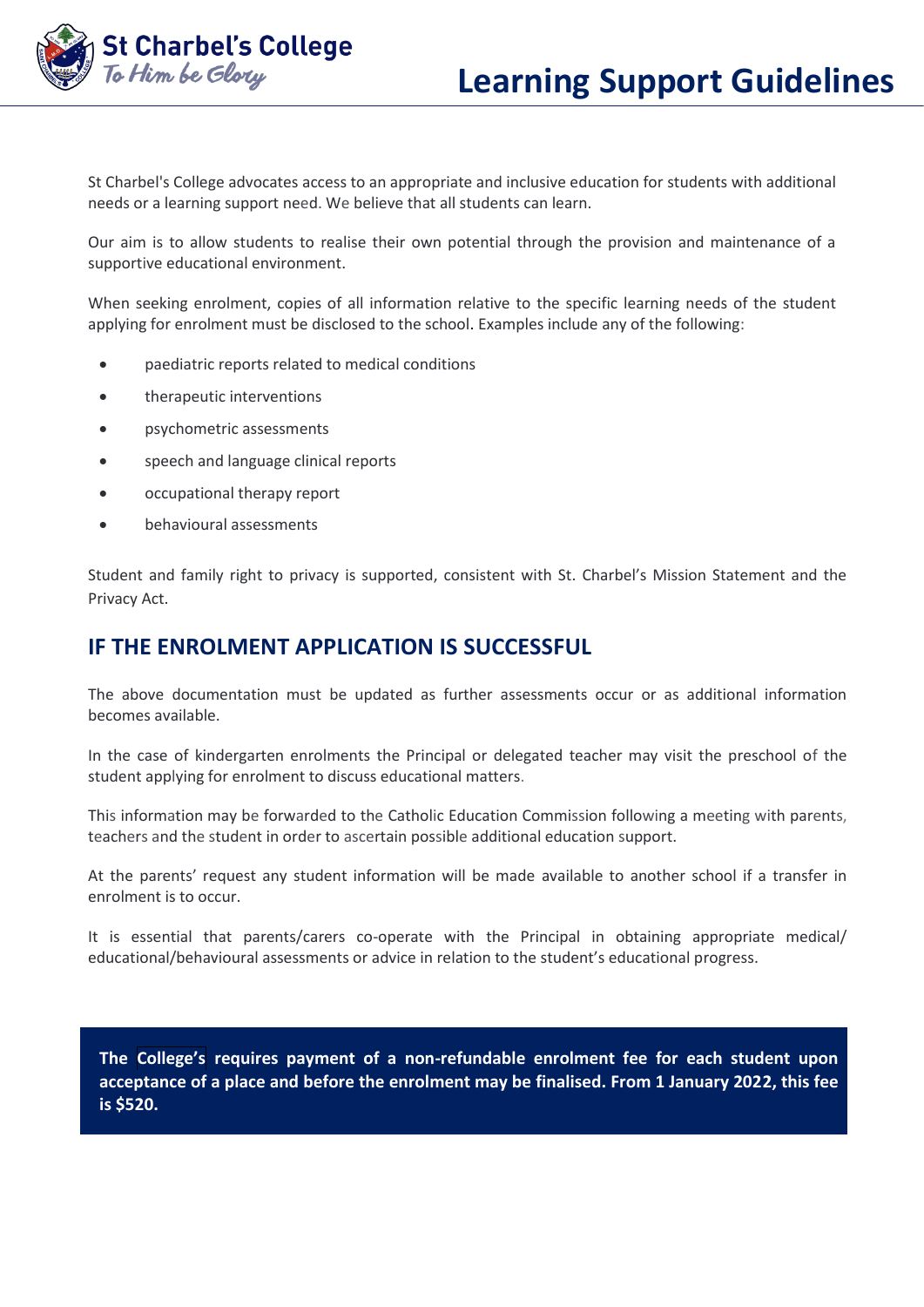

St Charbel's College recognises and accepts the need to privacy when managing student information. We believe that protecting the personal and health information of students is a serious moral, professional and legal responsibility.

# **AIMS**

To collect, handle, use, store and disclose personal and health information of students in a manner compliant with the Health Records Act and the Information Privacy Act.

# **IMPLEMENTATION**

- Privacy protects individuals from harm resulting from misuse of their information.
- Privacy promotes effective service delivery by encouraging full and frank information provision.
- All staff at the College will be provided with up-to-date professional development in relation to Privacy, will be provided with and made aware of new Privacy requirements as they become available, and will be made aware of, and reminded of their individual and the College's collective duty of care regarding Privacy as required.

## **WHILE PRIVACY LEGISLATION IS DETAILED, PRACTISING PRIVACY INVOLVES:**

- **COLLECTING** only the information the school needs.
- **INFORMING** people why you need the information and how we will use it.
- **DISCLOSING** only the information that is necessary for the purpose of the service.
- **ACCESSING** providing people with access to their own records.
- **SECURING** information against unauthorized use or disclosure.

All information collected by the College (including enrolment, excursion and medical permission forms etc) will be subjected to the above principles:

- All information collected by the College will be retained in a fireproof safe, or in secure compactus storage in the office as appropriate, or disposed of.
- All relevant information and records relating to students (eg: enrolment forms, consent forms, assessments, psychological reports, academic reports etc) will all be retained in secure compactus storage in the office.
- All electronic data will be maintained, stored and transmitted in accordance with current privacy requirements.
- All records will be maintained and kept up to date by office administration staff.
- All requests (including requests by staff) for information stored at school must be made to the Principal or his/her delegate.
- All requests for information (other than brief, easy to retrieve information solely about the person making the request, or standard information requests from parents about their children, or information requested by staff in the course of their work about students) will be referred to the Principal.

#### **Under no circumstances will personal private information be disclosed to unauthorized people.**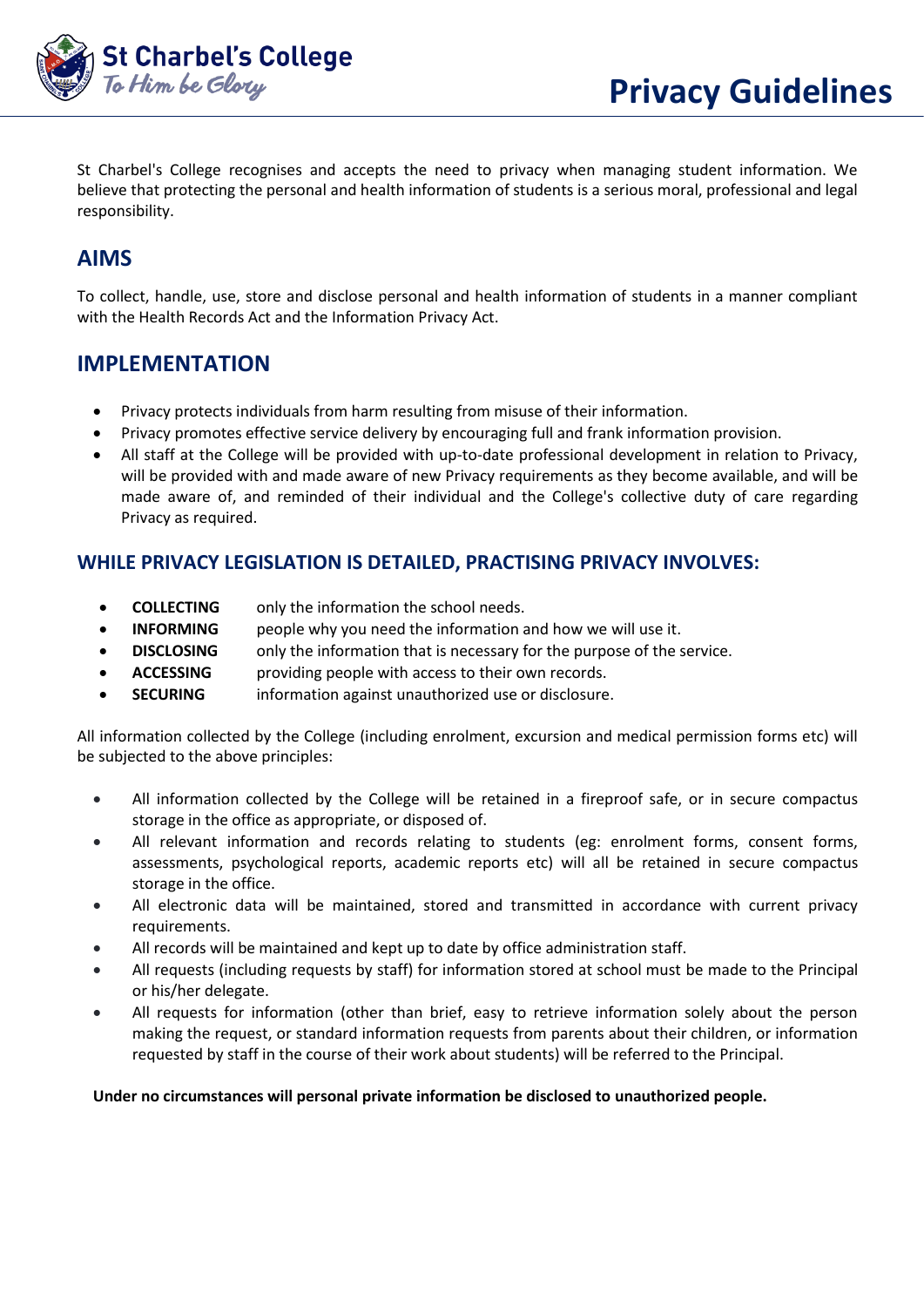

The Internet provides an opportunity to enhance students' learning experiences by providing access to vast amounts of information across the globe. Online communication links students to provide a collaborative learning environment and is intended to assist with learning outcomes. Today's students are exposed to online communication tools and the Internet in their community.

Use of computers, the Internet and online communication services provided by St Charbel's College is intended for research and learning and communication between students and staff. Access to Internet and online communication tools at school will assist students to develop the information and communication skills necessary to use the Internet effectively and appropriately.

Responsible use of the services by students, with guidance from teaching staff, will provide a secure and safe learning environment.

Students using Internet and online communication services have the responsibility to report inappropriate behaviour and material to their teacher.

Students who use the Internet and online communication services provided by St Charbel's College must abide by the College's conditions of acceptable usage, see Communications Devices User Consent Form provided in the College's enrolment package. Students should be aware that a breach of this policy may result in disciplinary action in line with the school's discipline policy.

Students will:

- not disable settings for virus protection, spam and filtering that have been applied as the College's standard.
- ensure that communication through Internet and online communication services is related to learning.
- keep passwords confidential, and change them when prompted, or when known by another user.
- use passwords that are not obvious or easily guessed.
- never allow others to use their personal e-learning account.
- log off at the end of each session to ensure that nobody else can use their e-learning account.
- promptly tell their supervising teacher if they suspect they have received a computer virus or spam (i.e. unsolicited email) or if they receive a message that is inappropriate or makes them feel uncomfortable.
- seek advice if another user seeks excessive personal information, asks to be telephoned, offers gifts by email or wants to meet a student.

Never knowingly initiate or forward emails or other messages containing:

- a message that was sent to them in confidence.
- a computer virus or attachment that is capable of damaging recipients' computers.
- chain letters and hoax emails.
- spam, e.g. unsolicited advertising material.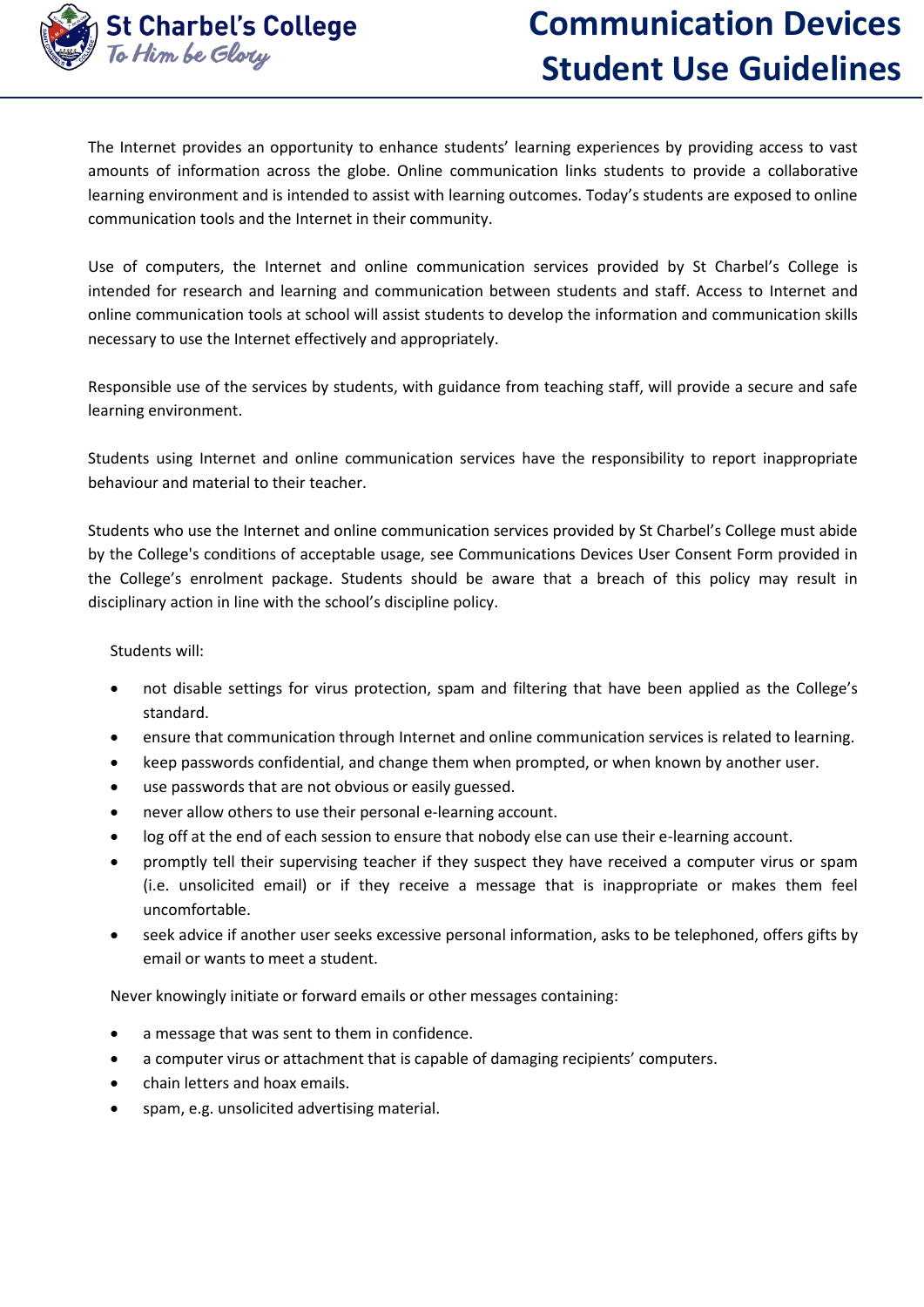

#### **Never send or publish:**

- unacceptable or unlawful material or remarks, including offensive, abusive or discriminatory comments.
- threatening, bullying or harassing another person or making excessive or unreasonable demands upon another person.
- sexually explicit or sexually suggestive material or correspondence.
- false or defamatory information about a person or organisation.
- ensure that personal use is kept to a minimum and Internet and online communication services are generally used for genuine curriculum and educational activities.
- not use unauthorised programs or intentionally download or upload unauthorised software, graphics or music that is not associated with learning.
- never damage or disable computers, computer systems or networks of the College.
- ensure that services are not used for unauthorised commercial activities, political lobbying, online gambling or any unlawful purpose.
- be aware that all use of Internet and online communication services can be audited and traced to the e-learning accounts of specific users.

#### **Privacy and Confidentially:** Students will:

- never publish or disclose the email address of a staff member or student without that person's explicit permission.
- not reveal personal information including names, addresses, photographs, credit card details and telephone numbers of themselves or others.
- ensure privacy and confidentiality is maintained by not disclosing or using any information in a way that is contrary to any individual's interests.

#### **Intellectual Property and Copyright:** Students will:

- never plagiarise information and will observe appropriate copyright clearance, including acknowledging the author or source of any information used.
- ensure that permission is gained before electronically publishing users' works or drawings. Always acknowledge the creator or author of any material published.
- ensure any material published on the Internet or Intranet has the approval of the Principal or their delegate and has appropriate copyright clearance.
- not use illegally acquired software.

#### **Misuse and Breaches of Acceptable Usage:** Students will be aware that:

- they are held responsible for their actions while using Internet and online communication services.
- they are held responsible for any breaches caused by them allowing any other person to use their elearning account to access Internet and online communication services.
- the misuse of Internet and online communication services may result in disciplinary action which includes, but is not limited to, the withdrawal of access to services.

#### **Monitoring, evaluation and reporting requirements:** Students will report:

- any Internet site accessed that is considered inappropriate.
- any suspected technical security breach involving other users both from within or outside the College.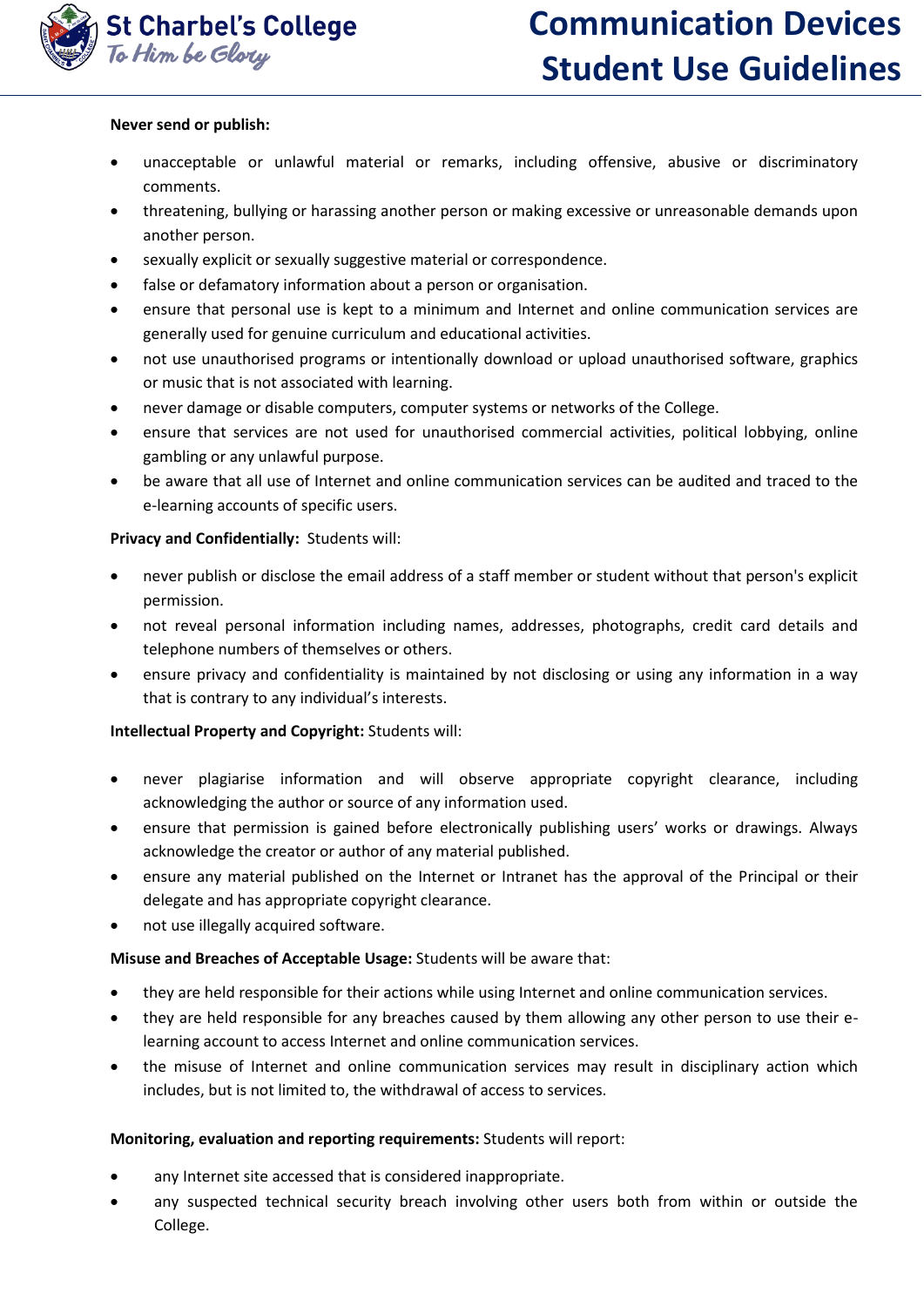

St Charbel's College runs a College website and produces various publications such as the annual school report, magazine, calendar and brochures. In the current technological climate it is important that the College provides the wider community with information about the school, events, curriculum and welfare. Access to information promotes our school and enables people from all over the world to learn about our culture, our community and our College.

St Charbel's College may publish photographs, congratulations, student work and other school-related information on the school website or publications motivating students, providing an opportunity to promote the work of the College, and give the school and wider community access to a range of information about our students' achievements.

St Charbel's College recognises there are potential risks in placing images, names, schoolwork or other identifying information about students on a web page or magazine. The privacy and the safety of our students are of utmost concern to us. We believe that it is important to balance possible concerns against the benefits in educational motivation and promotion of the school and its students.

# **IMPLEMENTATION**

We undertake to follow the subsequent rules when putting information about our students on the school website and publications:

1. A student's last name will not be published alongside a photograph.

2. No identifying material will be posted on the publications (such as personal phone numbers, home addresses, individual pictures with student's first and last name.

3. Class pictures will generally include three or more students.

4. Student email addresses will never be published on the website; all communication will be conducted through staff email addresses.

5. All published material will be based on classroom learning experiences or school-based extra-curricular activities.

6. Student work will be identified only by first name and class.

We are asking every family for permission to use photographs, schoolwork, and other information as relevant, of their child / children on the school website and publications if the occasion arises. Please discuss this with your child / children and fill in the release form included.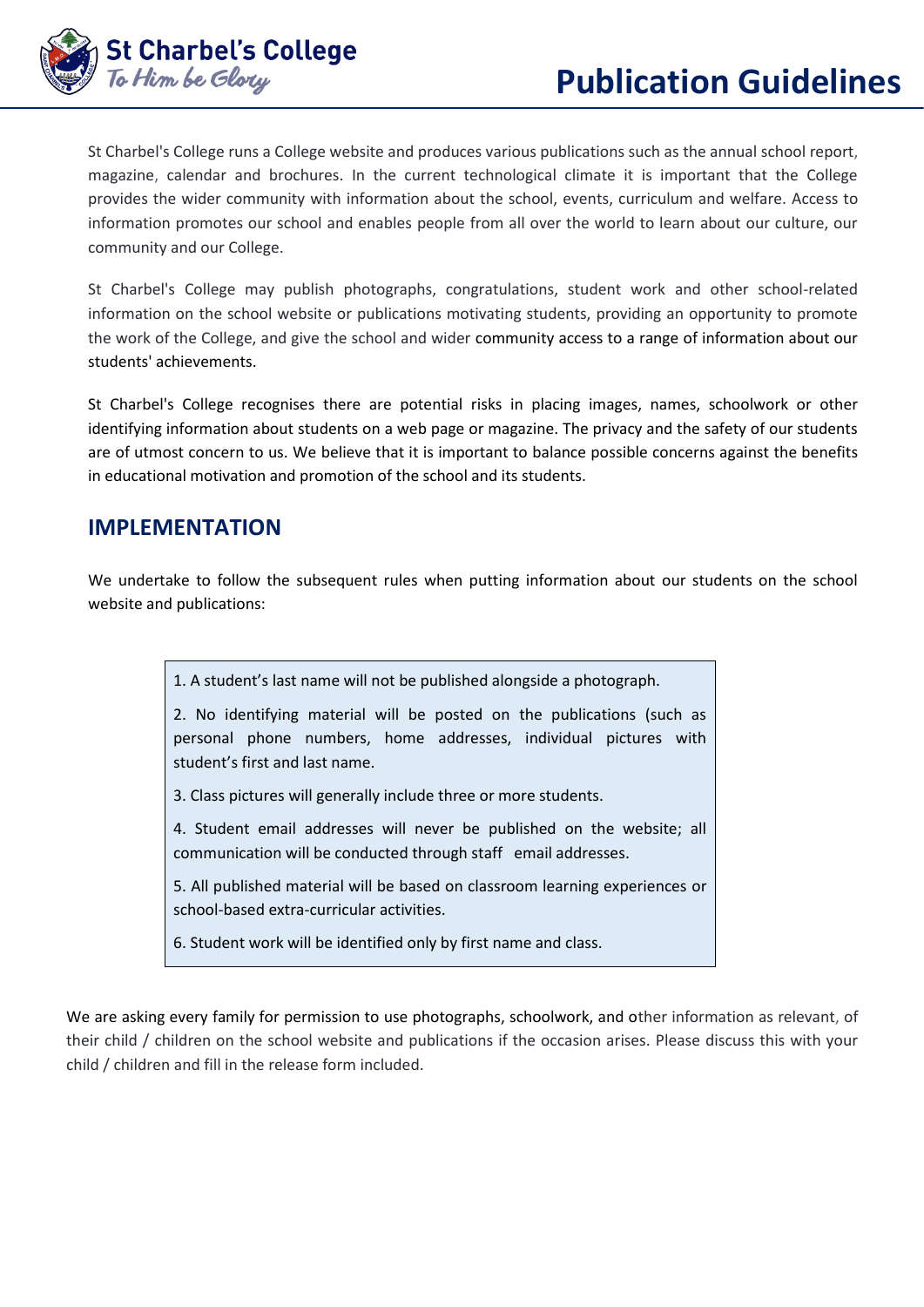

# **Excursion Guidelines**

St Charbel's College promotes the use of field trips as part of the school curriculum. Such off campus activities include: excursions, sporting carnivals, camps and retreats.

The school aims to keep the costs of these experiences to a minimum and no student should miss out as a result of financial hardship. Parents/carers are asked to contact the Principal to discuss this on a confidential case-bycase basis.

When excursions, sporting carnivals, camps or retreats are organised at St Charbel's College, students will be expected to participate as part of fulfilling the curriculum and pastoral requirements of the educational program.

When these experiences are arranged parents/ carers can expect due notice in writing detailing the venue, dates, times, nature, cost, transport, requirements etc of the specific experience. This will be in the form of an information/consent form and individual consent must be provided by the due date for the student to participate.

## **WH&S FOCUS**

St Charbel's College considers the Workplace Health and Safety implications when taking students off the school site and any necessary details are included in the parent/carer information/consent form.

St Charbel's College endeavours to be aware of risks that arise within the school and takes steps to minimize and/or eliminate such risks. This includes policies and practices ensuring students move in an orderly fashion between classes, for example "no running or pushing" and the safe use of playground areas.

St Charbel's College will take all reasonable care in the event of a student suffering accident or illness. Students' medical records will be reviewed and any students with on-going medical conditions identified. Precautions will be made to cater for these students should any condition become aggravated (please refer to Prescribed Medicine Policy for further details). In addition, at least one teacher attending will hold current First Aid qualifications.

# **EMERGENCY PROCEDURES**

In any incident of accident or illness (either on excursion or at school) a parent/carer, or if unavailable a nominated emergency contact will be informed as soon as possible.

The school provides personal and accident insurance cover to students for accidents that may occur during school time and on authorised school activities such as excursions, camps, retreats and work experience.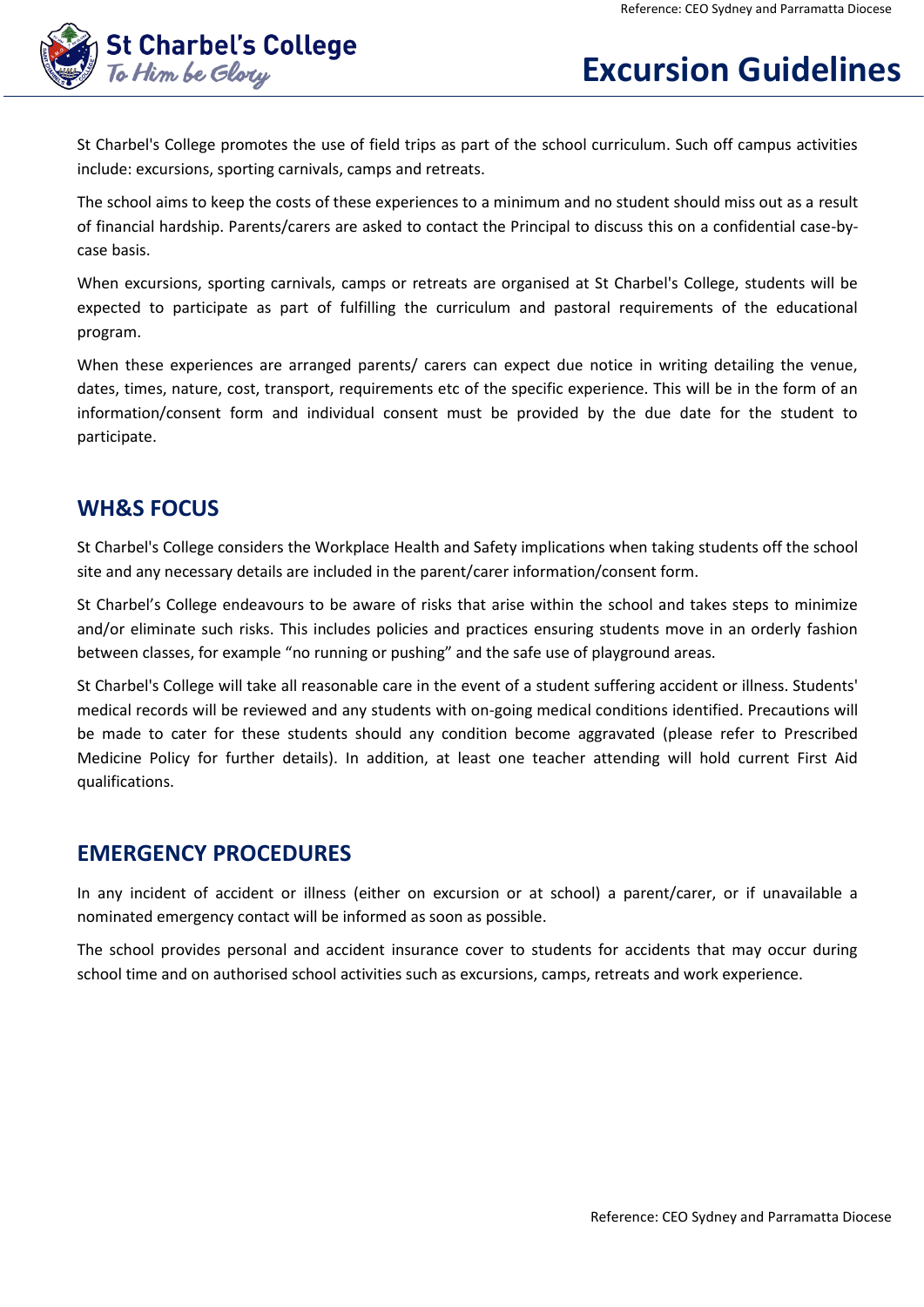

I

St Charbel's College recognises the increased use of prescribed medicines within our society. The College is well aware that at any time any number of students may be prescribed medicines for temporary and/or ongoing medical problems. It is our responsibility to ensure that these medicines are taken responsibly and according to the correct dosages and guidelines as set out by the consulting medical practitioner.

It is, therefore, our responsibility as a school and community to ensure the safety and welfare of our students and thus adopt the following guidelines with relation to the administration of prescribed medicines:

- If a child has to take any form of medication at school, a written request is to be obtained from the parent.
- When regular medication is required, detailed advice is to be obtained through the parent from the student's medical practitioner. The College Principal is to initiate discussions with the appropriate school staff on the implications of the student's enrolment / continued enrolment in some cases.
- Parents shall indemnify St Charbel's College if:
	- Regular medication is required;
	- Intermittent or emergency medication may be required and
	- For actions taken by the College when the nominated emergency contact person is unreachable/uncontactable.

### **QUICK REFERENCE GUIDE FOR PRESCRIPTION MEDICINES ADMINISTRATION**

The following is to be followed when medication is brought to school for student use:

- 1. All medication brought to school is to have the required information sent with it. Otherwise it is not to be administered.
- 2. Office staff will complete the Prescribed Medicines Log.
- 3. When the medication is required, the student reports to the office, where it will be administered with a supervising adult present.
- 4. Medication is to be collected from the office by the student/parent at the end of the school day, where the Prescribed Medicines Log will be signed off.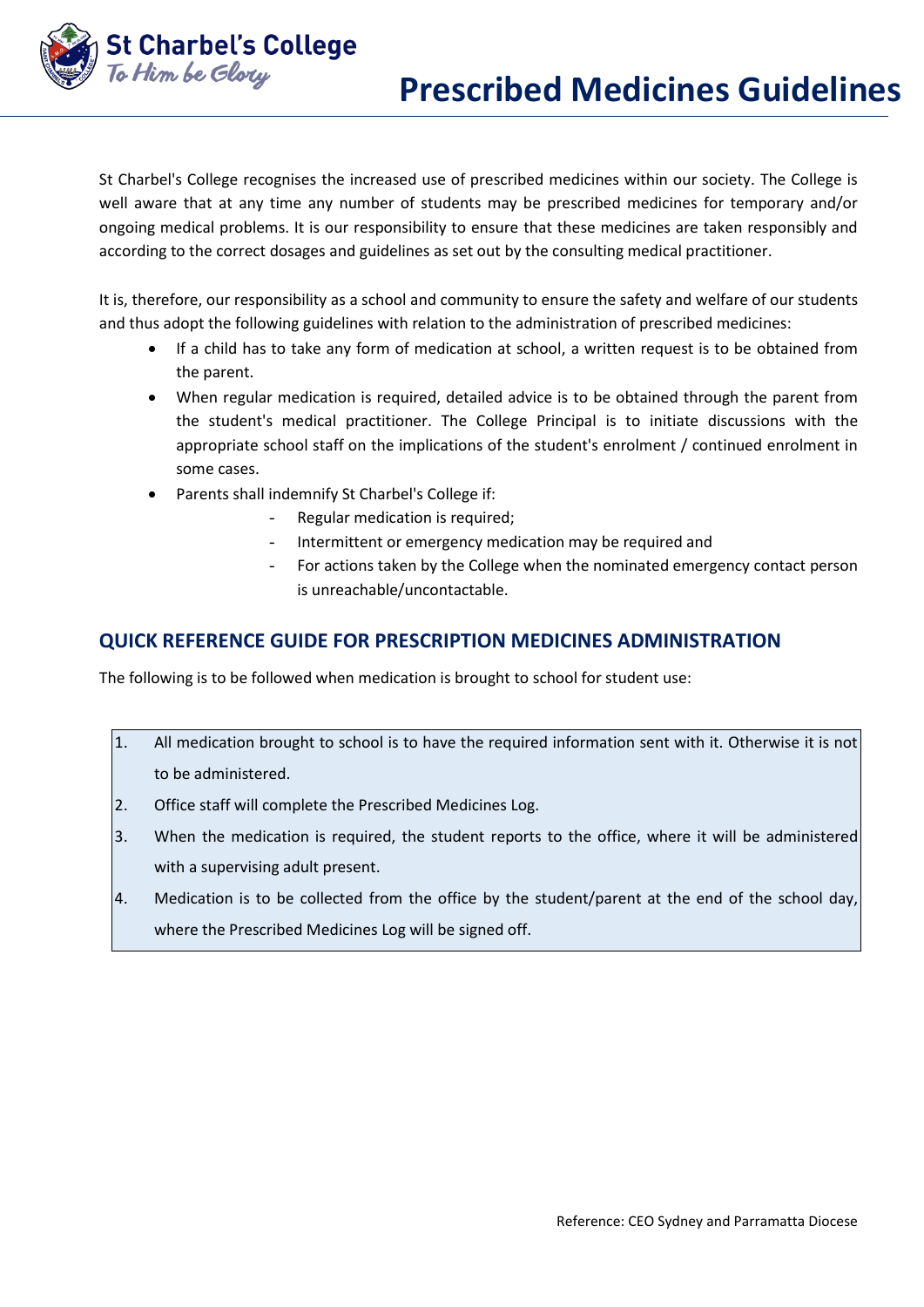

# **PROVIDING SUPPORT TO STUDENTS AT RISK OF ANAPHYLAXIS**

It is the responsibility of the parent to notify the school that their child is at risk of an anaphylactic reaction either at the time of enrolment, or if the student is enrolled, as soon after diagnosis as possible. As with other health conditions, St Charbel's College provides support to assist the parent(s) in the management of their child's health. For this support to be effective it is important that:

- a partnership is established between the parent(s) and the school to share information and clarify expectations.
- every reasonable effort is made to minimise the exposure of students at risk of an allergic reaction to known allergens within the school environment.
- an emergency response strategy is developed and implemented.

If written information provided by the parent confirms that their child has been assessed as being at risk of anaphylaxis, an individual health care plan will be formulated by the Principal or delegate in consultation with the parent and staff. The individual health care plan will incorporate an emergency response plan and a plan for the avoidance of known allergens based on advice from the student's parent and medical practitioner.

#### **It is the role of the parent to:**

- inform the Principal of the school of the health needs of the child/ren upon enrolment and when the health needs of the child/ren change;
- when requested by the Principal, negotiate an individual health care plan for school support of the student's health with the Principal and staff;
- provide the "Dear Medical Practitioner" letter to their child's medical practitioner and return it to the school when the form is completed;
- provide written requests for the school to administer prescribed medications;
- provide the equipment and consumables for carrying out health care support procedures as specified in the student's individual health care plan, including where relevant, the appropriate EpiPen or Anapen;
- replace the EpiPen or AnaPen when it expires or after it has been used.